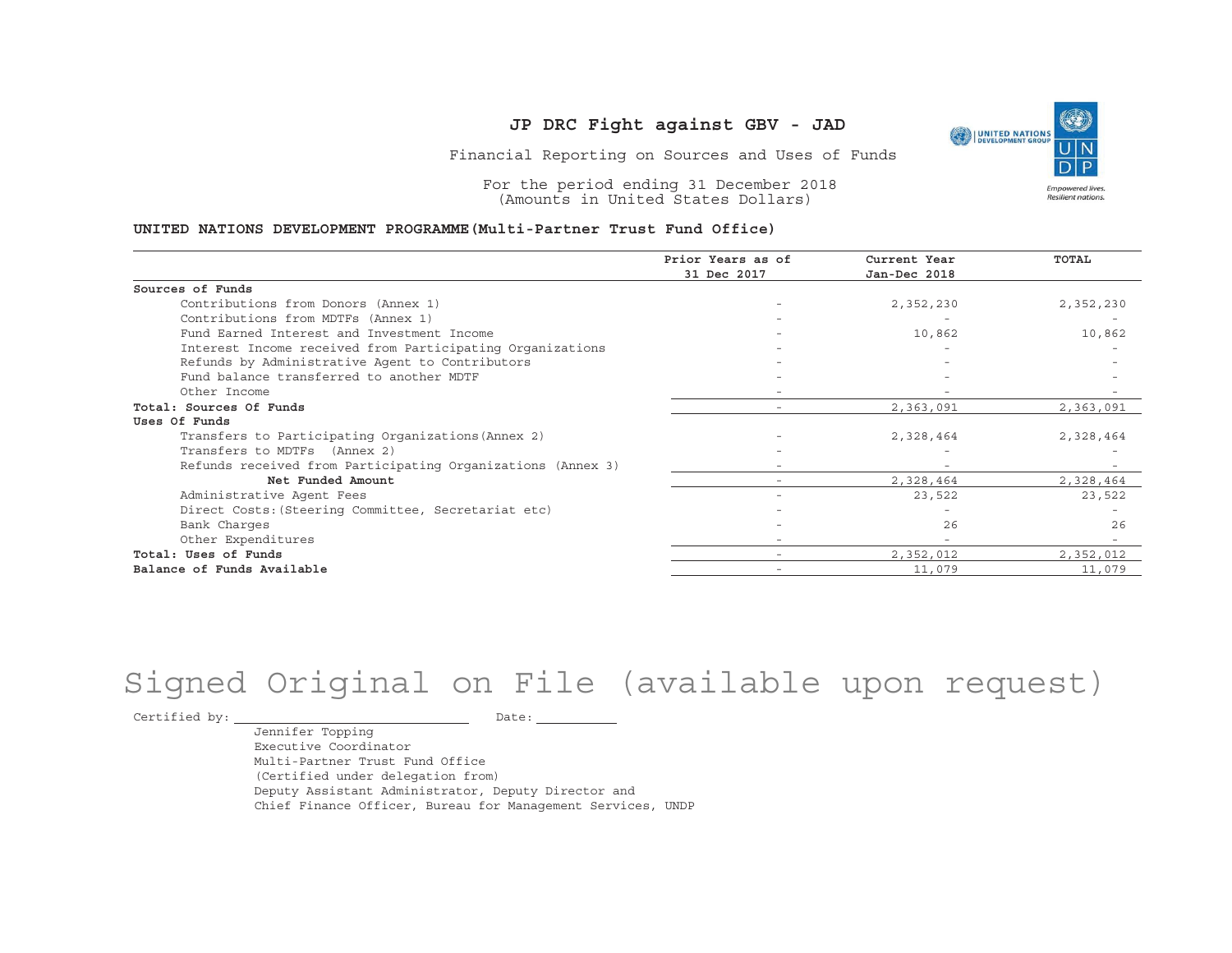

Financial Reporting on Sources and Uses of Funds

For the period ending 31 December 2018 (Amounts in United States Dollars)

#### **UNITED NATIONS DEVELOPMENT PROGRAMME(Multi-Partner Trust Fund Office)**

**Annex - 1: Contributions**

|                      | Prior Years as of | Current Year | TOTAL     |
|----------------------|-------------------|--------------|-----------|
|                      | 31 Dec 2017       | Jan-Dec 2018 |           |
| From Contributors    |                   |              |           |
| GOVERNMENT OF CANADA |                   | 2,352,230    | 2,352,230 |
| Total: Contributions |                   | 2,352,230    | 2,352,230 |

## Signed Original on File (available upon request)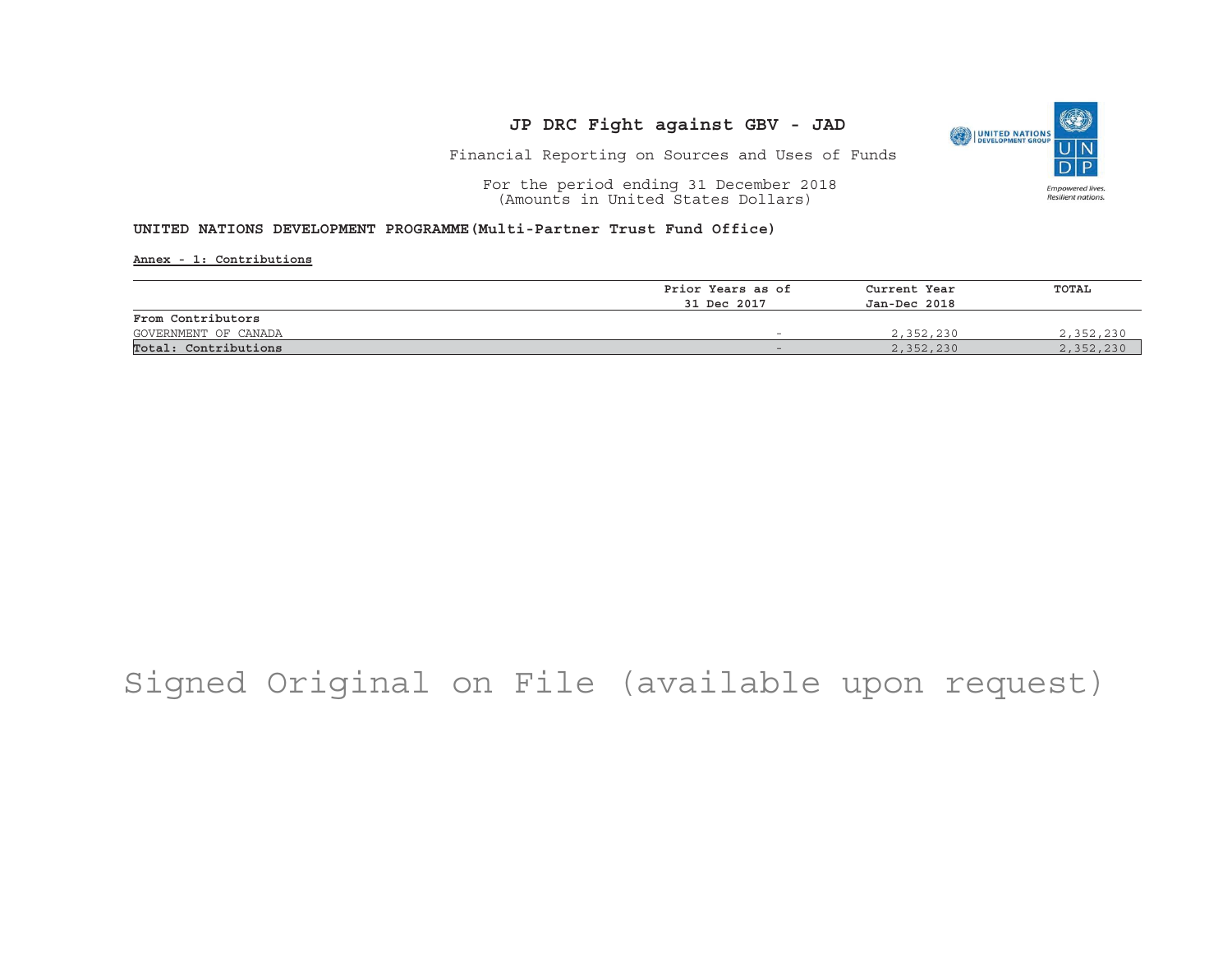

Financial Reporting on Sources and Uses of Funds

For the period ending 31 December 2018 (Amounts in United States Dollars)

#### **UNITED NATIONS DEVELOPMENT PROGRAMME(Multi-Partner Trust Fund Office)**

**Annex - 2: Transfers**

|                                | Prior Years as of        | Current Year | TOTAL     |
|--------------------------------|--------------------------|--------------|-----------|
|                                | 31 Dec 2017              | Jan-Dec 2018 |           |
| To Participating Organizations |                          |              |           |
| OHCHR                          | $\overline{\phantom{0}}$ | 106,579      | 106,579   |
| <b>UNDP</b>                    | -                        | 1,095,653    | 1,095,653 |
| UNFPA                          | $\overline{\phantom{0}}$ | 1,126,232    | 1,126,232 |
|                                |                          |              |           |
| Total Transfers                |                          | 2,328,464    | 2,328,464 |

## Signed Original on File (available upon request)